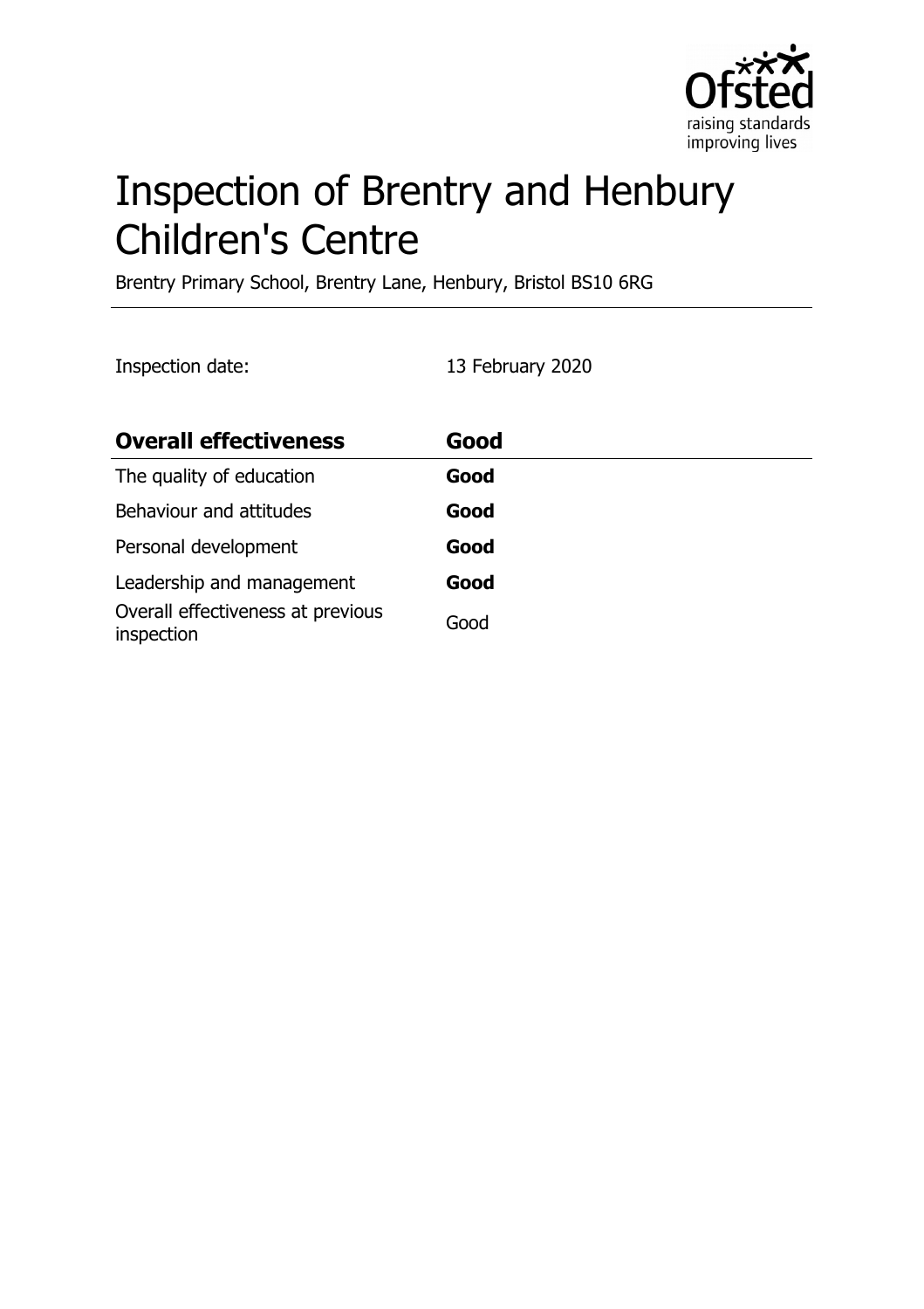

# **What is it like to attend this early years setting?**

#### **The provision is good**

Children are happy, safe and settled in the welcoming and nurturing environment. Strong attachments are evident between staff and children. Children arrive excitedly and greet their key person and other staff. Staff get to know children and their families well through an effective and well-established key-person system. They gather valuable information about children's individuality. For example, staff conduct home visits and complete 'All about me' booklets. Staff use this information to inform planning and to efficiently identify next steps in children's learning.

Managers are passionate about inclusive care and education. They continually reflect on the environment to help meet all children's needs effectively, particularly children with special educational needs and/or disabilities (SEND). Staff have high expectations of all children. They use additional funding effectively to provide appropriate and targeted support for children, to ensure their best outcomes. For example, newly introduced woodwork sessions teach children how to safely use real tools to help build confidence and a 'can-do' attitude to learning.

The well thought out rooms and outdoor areas stimulate children's curiosity and challenge their learning. Children are eager to play and behave very well together. Outside, children can access different surface textures such as bark, wood and sand. This helps motivate them to explore using their senses. Parents speak highly of the nursery. They generally feel well informed and are very happy with the progress their children make. In particular, they feel involved in their child's learning. They enjoy looking at pictures, observations and assessments on their child's online learning journal and have opportunities to comment and contribute.

## **What does the early years setting do well and what does it need to do better?**

- Managers are dedicated and lead their team well. Overall, they provide good coaching and support for staff. However, they have not yet developed methods to help staff raise the quality of their teaching to a consistently high level.
- $\blacksquare$  Strong partnerships between staff, parents, the on-site family-support unit and external agencies benefit children and families very well. As a result, all children including those with SEND, and those in receipt of additional funding make rapid progress from their starting points, which ensures their best outcomes.
- $\blacksquare$  The well-being of staff is of utmost importance to the supportive managers and they recognise the link between this and the quality of care for children. Planned team-building and welfare days help the staff team to relax and bond. Managers take time to express personal thanks for recognised hard work and staff are nominated for professional achievements. As a result, staff report that they feel very well supported and valued, and that they are happy in their work.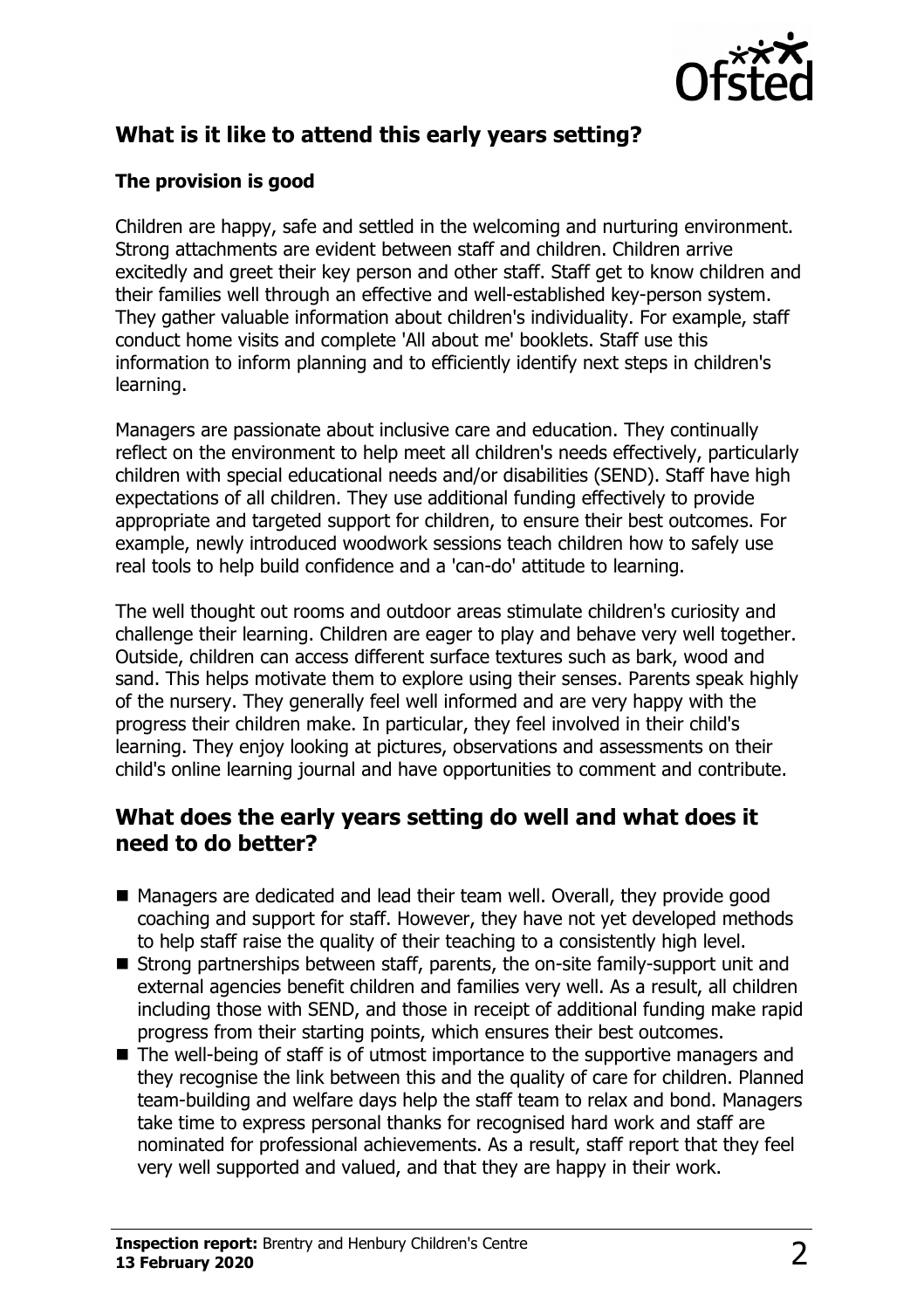

- $\blacksquare$  Staff continually reflect on the learning environment for children. They closely observe children at play and respond to their interests. For example, observations showed that toddlers like to climb inside the sand tray as well as dig and pour the sand. Staff added an additional, larger sand tray to enable the children to explore the sand using their whole body movement and maximise the sensory experience.
- Staff teach children to manage their own personal needs independently. For example, with encouragement and guidance from staff, children learn to carry out tasks for themselves, such as fastening their own coats and putting on their shoes.
- Staff follow children's interests and they ensure children lead their play. Staff skilfully expand and extend children's communication and personal, social and emotional skills, through effective questioning and commenting during their chosen play. However, there is scope to broaden children's learning opportunities with mathematics, particularly for older children.
- $\blacksquare$  Children benefit from healthy snacks and nutritious meals, follow robust hygiene routines and have plenty of opportunities to be physically active. Staff also work closely with parents on healthy diets for children. They share guidance with them for healthy packed lunches and create informative displays to highlight issues such as hidden salt and sugar content in some foods.
- $\blacksquare$  Children learn about the natural world in meaningful ways. For example, the resident chickens provide an interesting and effective learning opportunity that captivates children's curiosity as they learn about where eggs come from. Children have the opportunity to be 'hands-on' as they help to collect the eggs and also care for the chickens as they bathe them.

# **Safeguarding**

The arrangements for safeguarding are effective.

Staff are aware of their responsibilities to protect children in their care from harm. They undertake regular safeguarding training, can recognise the signs and symptoms of when a child may be at risk and know the reporting procedures to follow if they are concerned about the welfare of a child. They also have awareness of the wider safeguarding issues such as radicalisation. Staff are aware of the whistle-blowing policy and what to do if they become concerned about the conduct of a colleague. Managers act with professionalism and integrity in the event of any safeguarding concerns raised. They implement and follow robust and thorough procedures. Managers work closely with the relevant external agencies, act on advice and conduct full and detailed investigations. Managers consider the safety of children to be paramount and this is placed at the heart of every decision they make.

## **What does the setting need to do to improve?**

#### **To further improve the quality of the early years provision, the provider should:**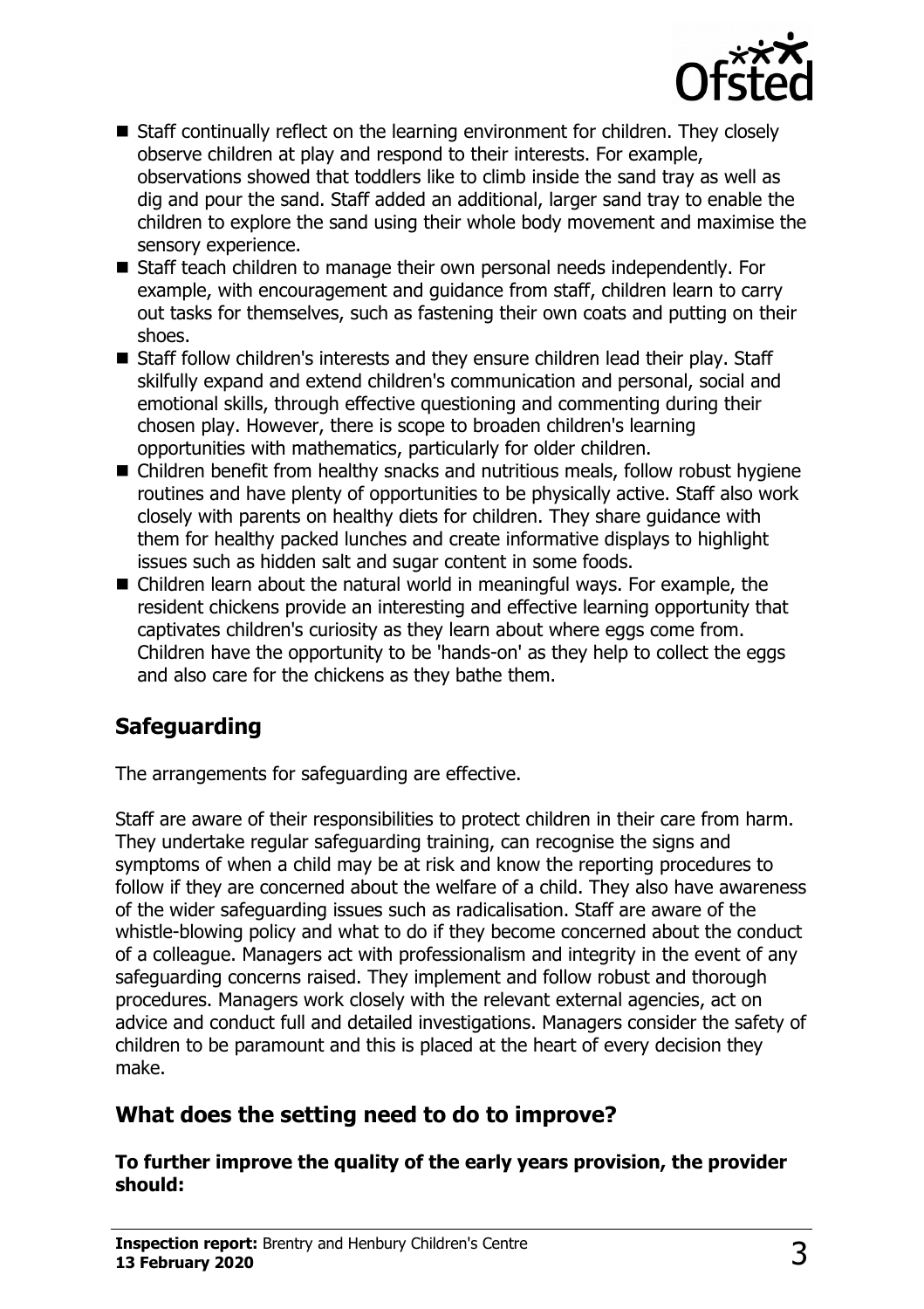

- $\blacksquare$  strengthen the monitoring of staff practice to raise the quality of teaching to a consistently high level
- further develop opportunities for children's learning, particularly mathematics for older children, to prepare them for school.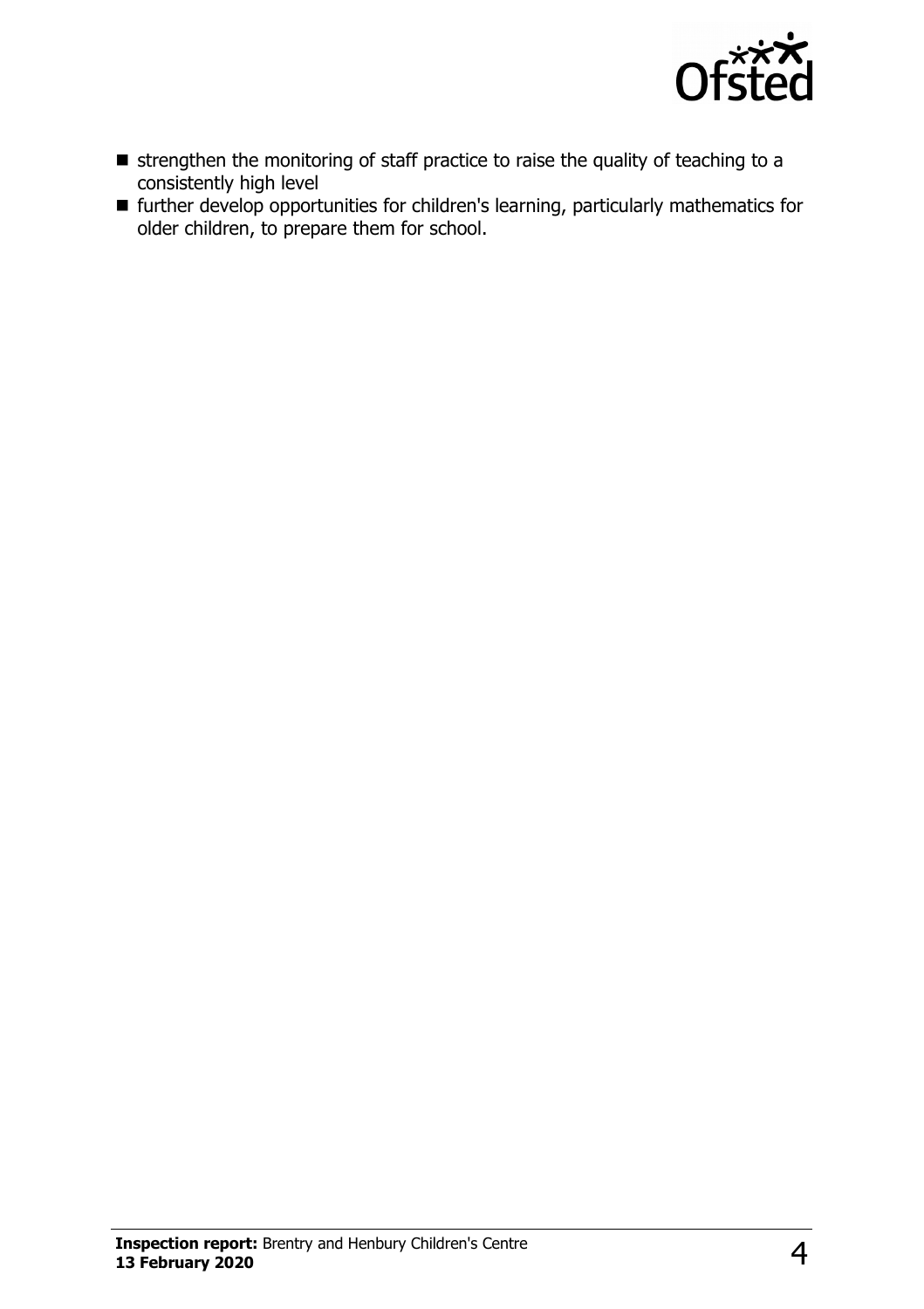

| <b>Setting details</b>                              |                                                                                      |
|-----------------------------------------------------|--------------------------------------------------------------------------------------|
| Unique reference number                             | EY273368                                                                             |
| <b>Local authority</b>                              | Bristol City of                                                                      |
| <b>Inspection number</b>                            | 10061778                                                                             |
| <b>Type of provision</b>                            | Childcare on non-domestic premises                                                   |
| <b>Registers</b>                                    | Early Years Register, Compulsory Childcare<br>Register, Voluntary Childcare Register |
| Day care type                                       | Full day care                                                                        |
| Age range of children                               | $0$ to 4                                                                             |
| <b>Total number of places</b>                       | 103                                                                                  |
| Number of children on roll                          | 193                                                                                  |
| Name of registered person                           | Brentry and Henbury Childrens Centre<br>Limited                                      |
| <b>Registered person unique</b><br>reference number | RP910333                                                                             |
| <b>Telephone number</b>                             | 0117 959 3800                                                                        |
| Date of previous inspection                         | 29 July 2015                                                                         |

## **Information about this early years setting**

Brentry and Henbury Children's Centre registered in 2006. It opens Mondays to Thursdays from 8am to 5.30pm and on Fridays from 8am to 5pm, all year round. The centre receives funding to provide free early years education for children aged two, three and four years. There is a team of 64 staff, including the centre director. One member of staff has a level 7 qualification and, of the remaining staff, 44 hold qualifications between level 2 and level 6.

## **Information about this inspection**

**Inspectors** Michelle Grayling Rachael Williams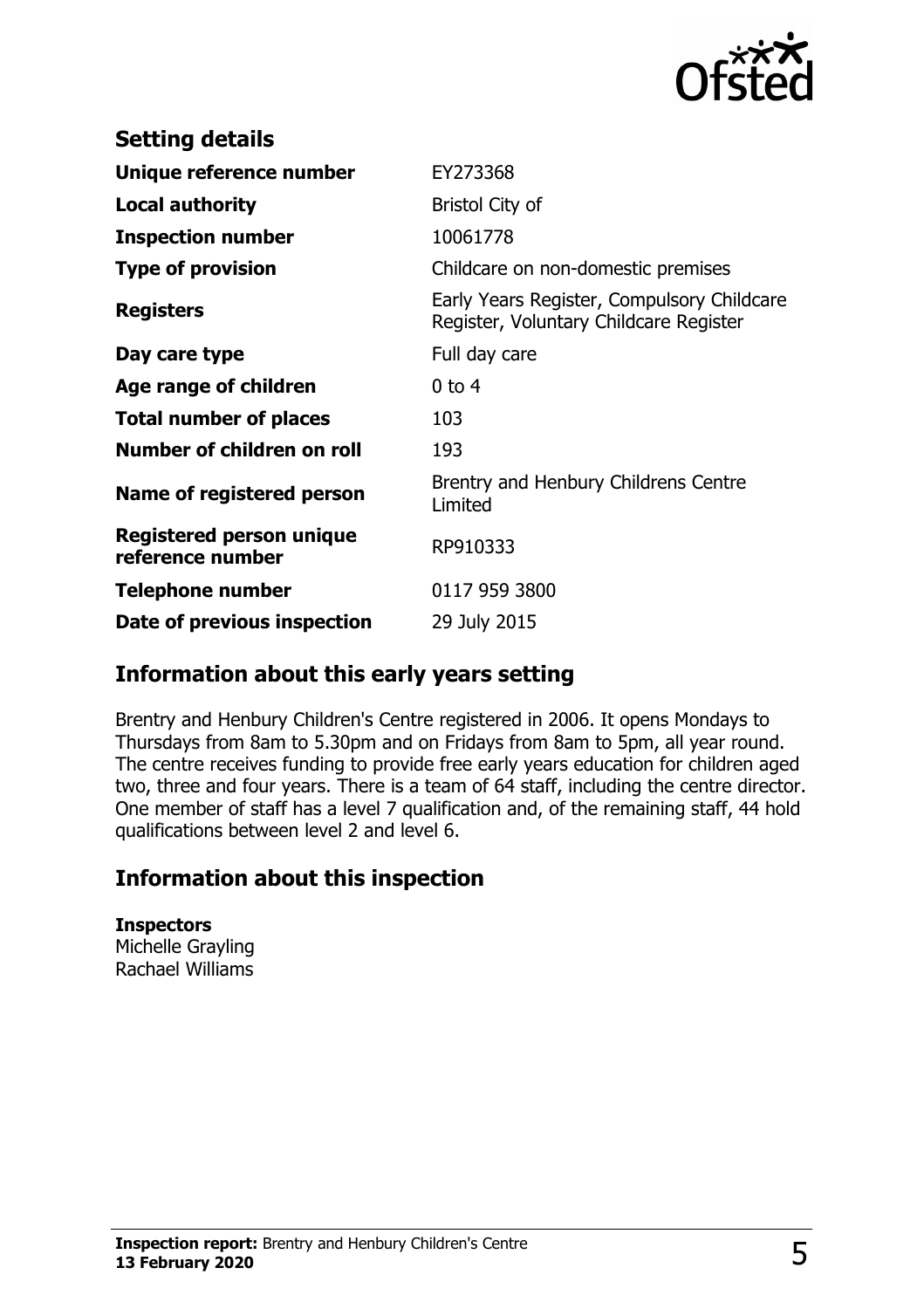

#### **Inspection activities**

- The inspectors observed the children at play both indoors and outdoors.
- $\blacksquare$  The inspectors spoke to parents and considered their views.
- $\blacksquare$  A range of documentation was sampled by the inspectors, including safeguarding procedures and the suitability of staff.
- $\blacksquare$  Managers showed inspectors around the nursery. They discussed how they organise the environment and how they plan the learning experiences on offer.
- A joint observation was conducted between an inspector and manager, and together they evaluated the effectiveness of teaching.

We carried out this inspection under sections 49 and 50 of the Childcare Act 2006 on the quality and standards of provision that is registered on the Early Years Register. The registered person must ensure that this provision complies with the statutory framework for children's learning, development and care, known as the early years foundation stage.

If you are not happy with the inspection or the report, you can [complain to Ofsted.](http://www.gov.uk/complain-ofsted-report)